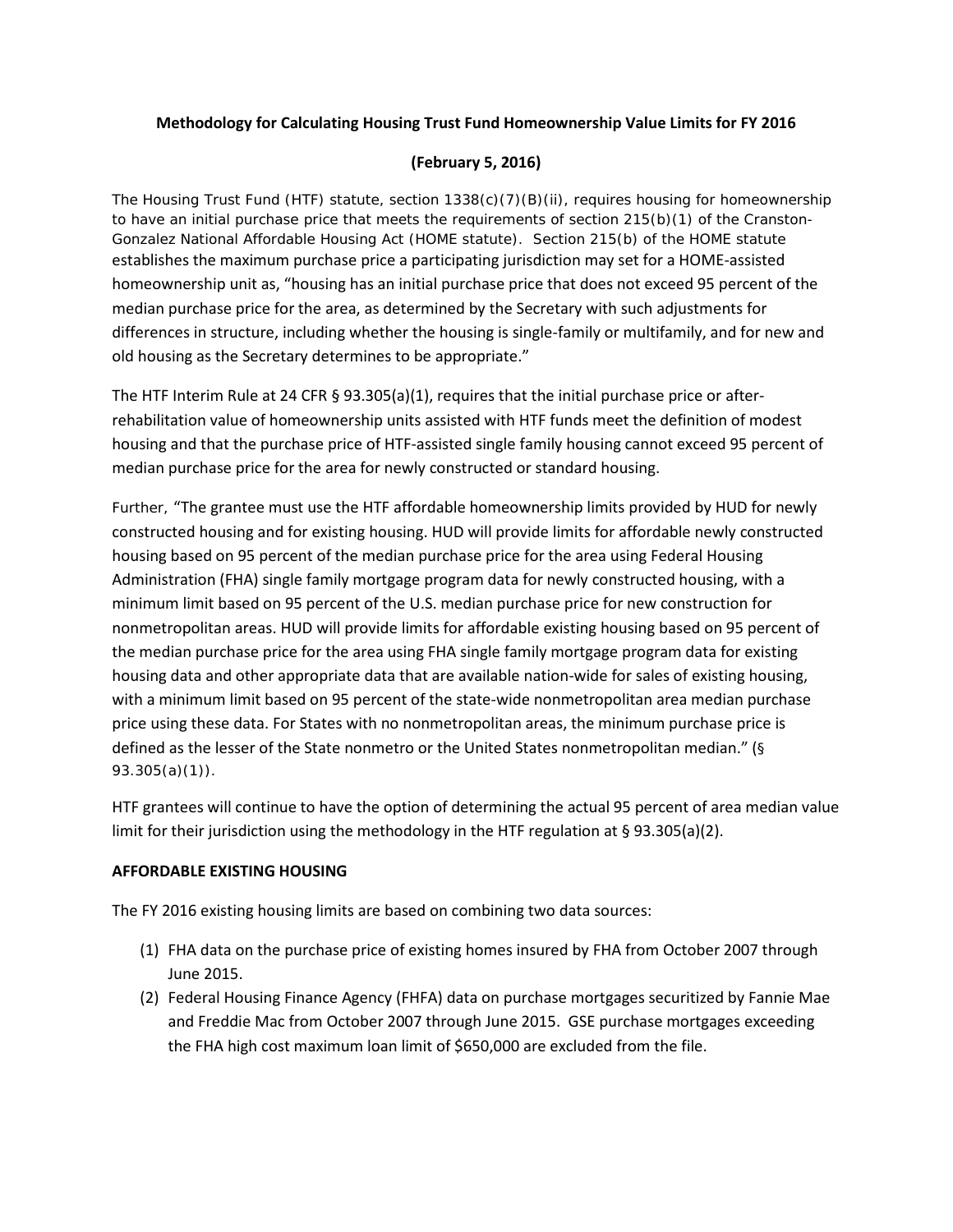For each geographic area (metropolitan area, county within a metropolitan area, or nonmetropolitan county), a median purchase price is calculated. The median purchase price is based on the most recent data that aggregates 500 or more sales in the specific geography.

The HTF Interim Rule at § 93.305(a)(1) states that there is "a minimum limit based on 95 percent of the state-wide nonmetropolitan area median purchase price." There are two states and the District of Columbia that have no nonmetropolitan areas. As such, HUD made a technical correction in 2013 to the rule that sets this minimum purchase prices as the lesser of the state nonmetropolitan or the US nonmetropolitan median. HUD calculates for each state its nonmetropolitan median purchase price, as well as the US nonmetropolitan median purchase price. This serves as the "state floor price" for maximum purchase price limits on existing homes.

The HTF maximum purchase price for EXISTING housing is set as follows:

- (1) Calculate the greater of the unadjusted median sales price or the "state floor price".
- (2) This is multiplied times 0.95 and rounded to the nearest thousand to create the 1-unit purchase price limit.
- (3) The 2-unit, 3-unit, and 4-unit limits are a function of the 1-unit limit. Based on FHA standard practice, the following multipliers are used for 2-, 3-, and 4-unit properties: 1.28, 1.55, and 1.92 times the 1-unit limit respectively.
- (4) If a county within a metropolitan area has a higher calculated HTF Limit than the amount calculated for the metropolitan area, the county HTF Limit is used.

## **AFFORDABLE NEW HOUSING**

The FY 2016 new housing limits are based only on FHA data on the purchase price of new homes insured by FHA from October 2005 through June 2015.

For each geographic area (metropolitan area, county within a metropolitan area, or nonmetropolitan county), a median purchase price is calculated. The median purchase price is based on the most recent data that aggregates to 50 or more sales in the specific geography. If there have been 50 or more sales in the 12 months, from July 2014 to June 2015, then the median for those 12 months is used. If there are fewer than 50 sales in the 12 month period, then the 24 month period ending in June 2015 of sales is used. If there are fewer than 50 sales over 24 months, then 36 months are used. If fewer than 50 sales over 3 years, then all records from 2006 forward are used to calculate the median purchase price. The result is the "Unadjusted Median Purchase Price".

The HTF Interim Rule at § 93.305(a)(1) states that there is "a minimum limit based on 95 percent of the U.S. median purchase price for new construction for nonmetropolitan areas". This minimum limit was calculated by HUD using micro data from the Census Bureau data collected on sales price for new homes constructed in 2014 in nonmetropolitan areas. In 2014, HUD calculated the nonmetropolitan purchase price for a new home in the US as \$240,000. Micro data are available at the Census website: https://www.census.gov/construction/chars/microdata.html.